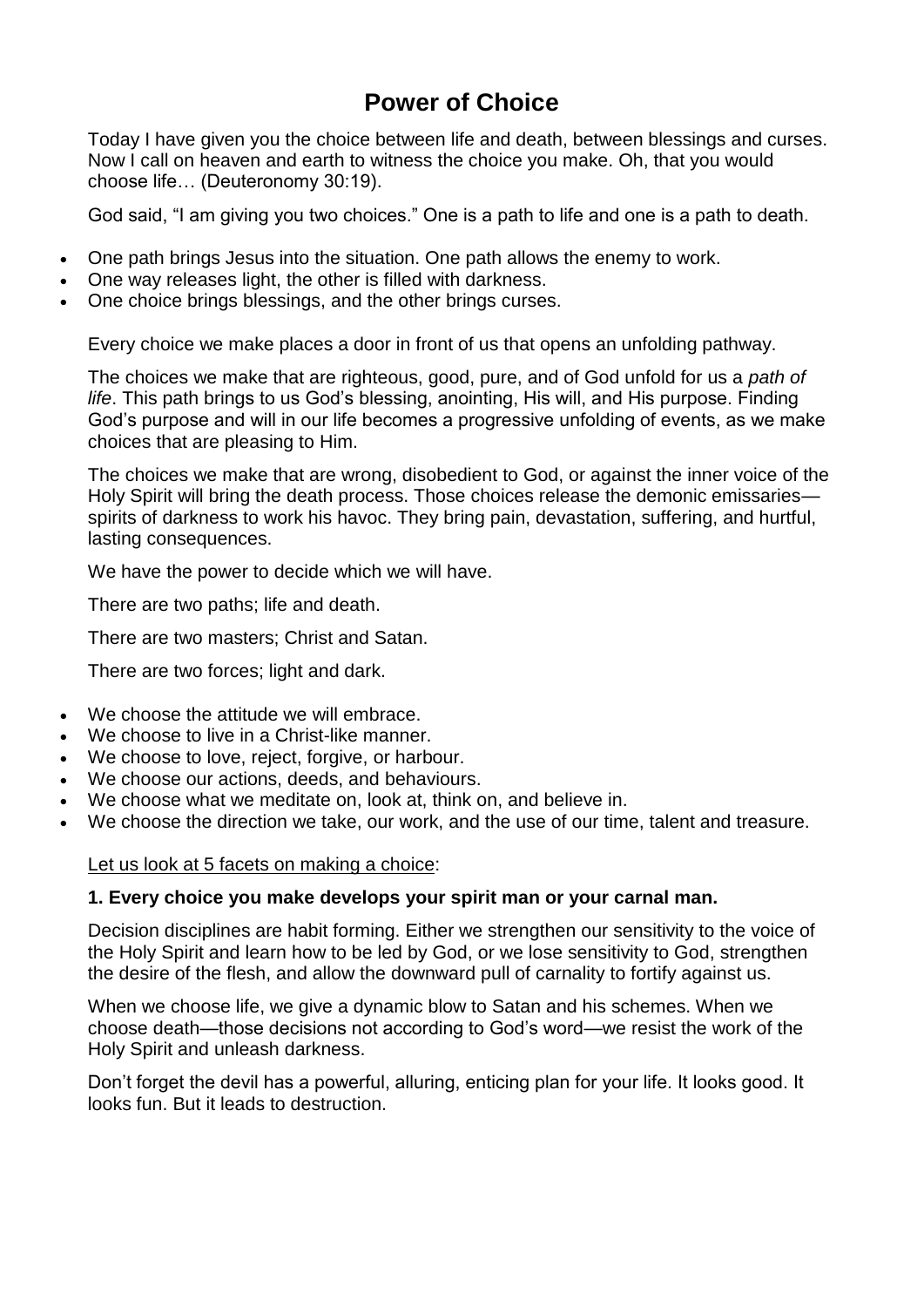# **2. Not making a choice is still choosing.**

Apathy and procrastination are killers. Imagine being on a football team and the quarterback can't decide on a play. The whistle blows and the defense is coming to tackle you, you will get hurt.

You better be prepared to make a choice. The apostle Peter writes:

But in your hearts set apart Christ as Lord. Always be prepared to give an answer (1 Peter 3:15).

When you set apart Christ as Lord, it will be easier to make the right choices. "God, what do you want?" Choosing is a part of life and we must learn how to make good decisions. The "sweep it under the rug and it will go away" philosophy will only hurt you. *Waiting on God* is important, but living in "do-nothing denial" is dangerous.

The writers of Proverbs declares, "A little extra sleep, a little more slumber, a little folding of the hands to rest, then poverty will pounce on you like a bandit; scarcity will attack you like an armed robber" (Prov. 24:33-34).

### To overcome procrastination:

- Remove fear from the equation faith is required to please God (Hebrews 11:6).
- Recite your vision What has God called me to? What am I passionate about? Does it align with where am I headed?
- Remember to check with God's word. Does this decision line up with Scripture? Is it permissible?
- Rely on deadlines to stay motivated. Due dates are your friends.

# **3. Choosing is easier when you live a life connected by prayer and communion.**

You can't always deliberate over every choice you make. Some decisions are made in an instant. Some are made without any thought given to them. But when you live a life that is in communion with God, you will be in tune with His Spirit. He will protect you from making a wrong choice by the *checking* of his Holy Spirit. If you don't know which way to go, or you have made a wrong choice, the Holy Spirit will lead into all truth (John 16:13).

#### **4. The choices we make today determine our tomorrow.**

Every choice has consequences. Some good, some bad. Every choice we make effects our today and our tomorrow and *those around us*, even your children.

Our choice either opens up doors with more options to us, or they close doors and limit our options. The sad news is that most of us have not thought out the consequences of our choices well enough.

Have your parents ever said to you, "What were you thinking!" Maybe you weren't thinking. Or perhaps you thought "it won't happen to me." But we need to stop thinking that "it couldn't happen to me" because sometimes it does. Some consequences can never be undone. They can all be forgiven, and they can all be redeemed – or made into something beautiful. But they cannot all be undone.

#### **5. It's never too late to choose life.**

If you're on a wrong path right now because of a bad choice, stop where you are and choose to make a right choice. Only repentance can get you onto the right path. The very word "repent" means "a change of mind, turning and going the other way."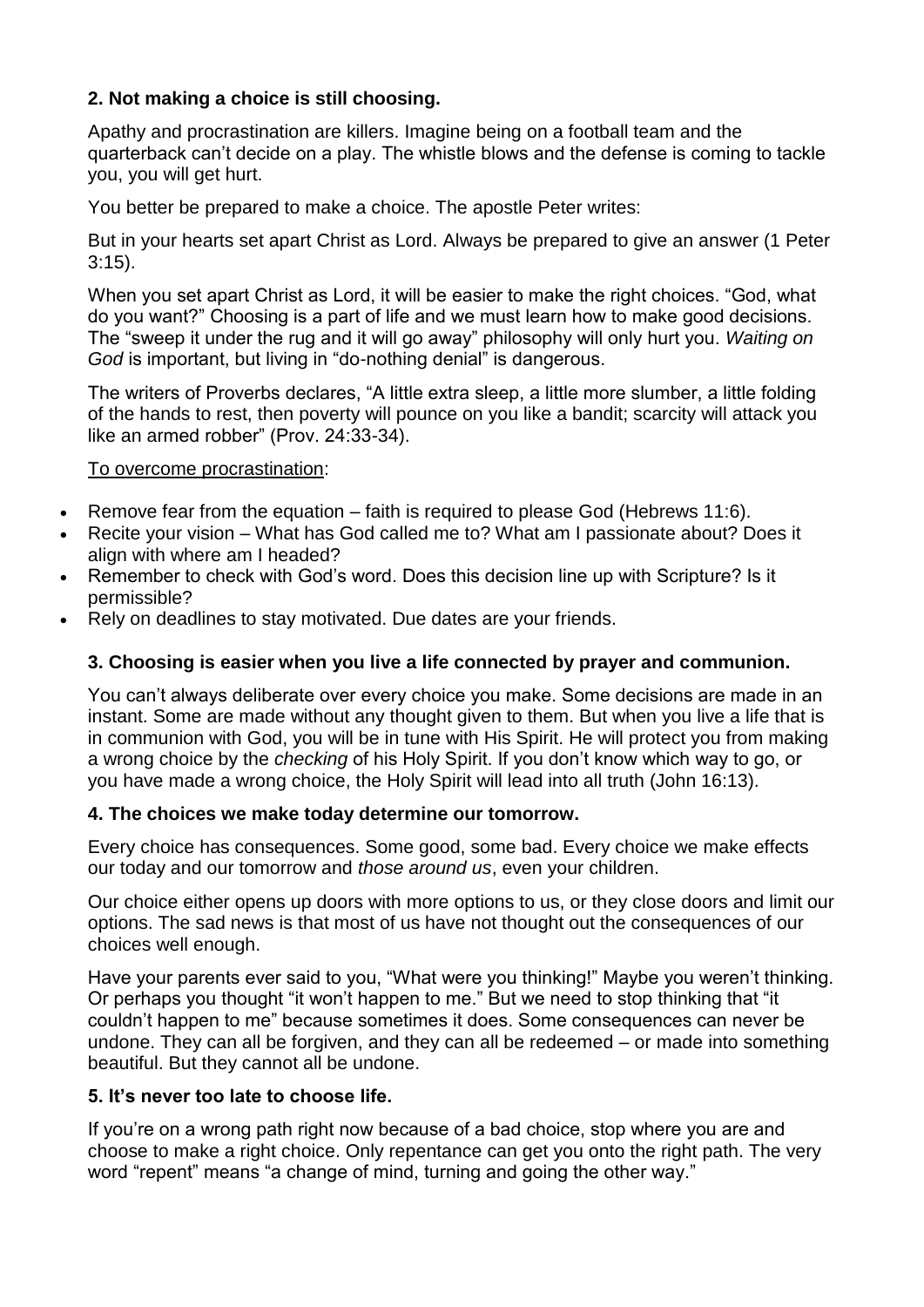God will get you going again on the right path. You may even avoid, by his grace, some consequence that is waiting just around the bend for you. If you don't change your mind, thus changing your course, you may encounter a painful event that will forever effect your life.

So where are you today? Are you ready to choose life? If so, the Holy Spirit is ready to empower you to walk in the light and to experience *life* and that more abundantly (John 10:10).

A loving God made us with the power of choice. Our wills, the governing power deep within our nature that enables us to choose the way we think, the physical habits we develop, and the spiritual decisions we make, are a powerful force in lifestyle transformation. Our health is not simply a matter of chance, it has a great deal to do with our daily decisions.

When we choose to make positive choices, the Holy Spirit comes to our aid to enable us to put those decisions into practice. All of heaven's power is available to us. Your will may be weakened because of poor choices, but it is never too late to begin to make healthy ones. Change always begins with choice. We have the freedom to take responsibility for our own health and happiness.

# **Health and Healing - The Power of Choice**

Scriptures: Genesis 2:16-17; 3:1-13; Deuteronomy 30:10-19; Psalms 119:11; Colossians 3:2; Hebrews 11:8-10.

1. This is about choices–choices we make on a day-by-day basis–and the consequences and implications of those choices. There are many examples in the Bible of people who made good choices, e.g., Abel, Abraham, Daniel, Joseph, and Jesus. There are also many examples of people who made bad choices, e.g., Cain, Samson, Saul, and Judas. In today's society, people are making many choices which still have consequences.

2. Who gave us the power to choose? We talk about freedom, free moral choice, and the right to choose. Millions of people down through the centuries have died fighting for freedom. Often, that has meant political freedom. Dictators, despots, and even many ordinary people have tried to suppress the freedom of others. (Do parents have the right to "suppress" the "freedom" of their children?) Looking back at the history of our universe, we know that Lucifer made bad choices and so did Adam and Eve. Why did God allow them to do that? Couldn't He have prevented it? Why is freedom so important to God?

3. To be really free, one must have choices. To really love, one must also be able to hate. Choice is not just chance. In order to choose, we must have some idea of the future consequences of our choice. That means we must have an orderly universe. Science would not be possible without an orderly universe. So, in this basic sense, law is essential. And if we live in an orderly universe, choices have consequences. The antediluvians made so many bad choices that God had to destroy them in order to maintain contact with the human race. God is preserving a permanent record of all the bad choices by the inhabitants of the universe as well as the consequences of those bad choices so that this demonstration of the results of sin will never need to be repeated. Our little planet has become the lesson book of the universe.

4. Why did Lucifer/Satan rebel in heaven? His position in heaven was beside the throne of God–in the highest position of any created being. In many ways, he was treated as equal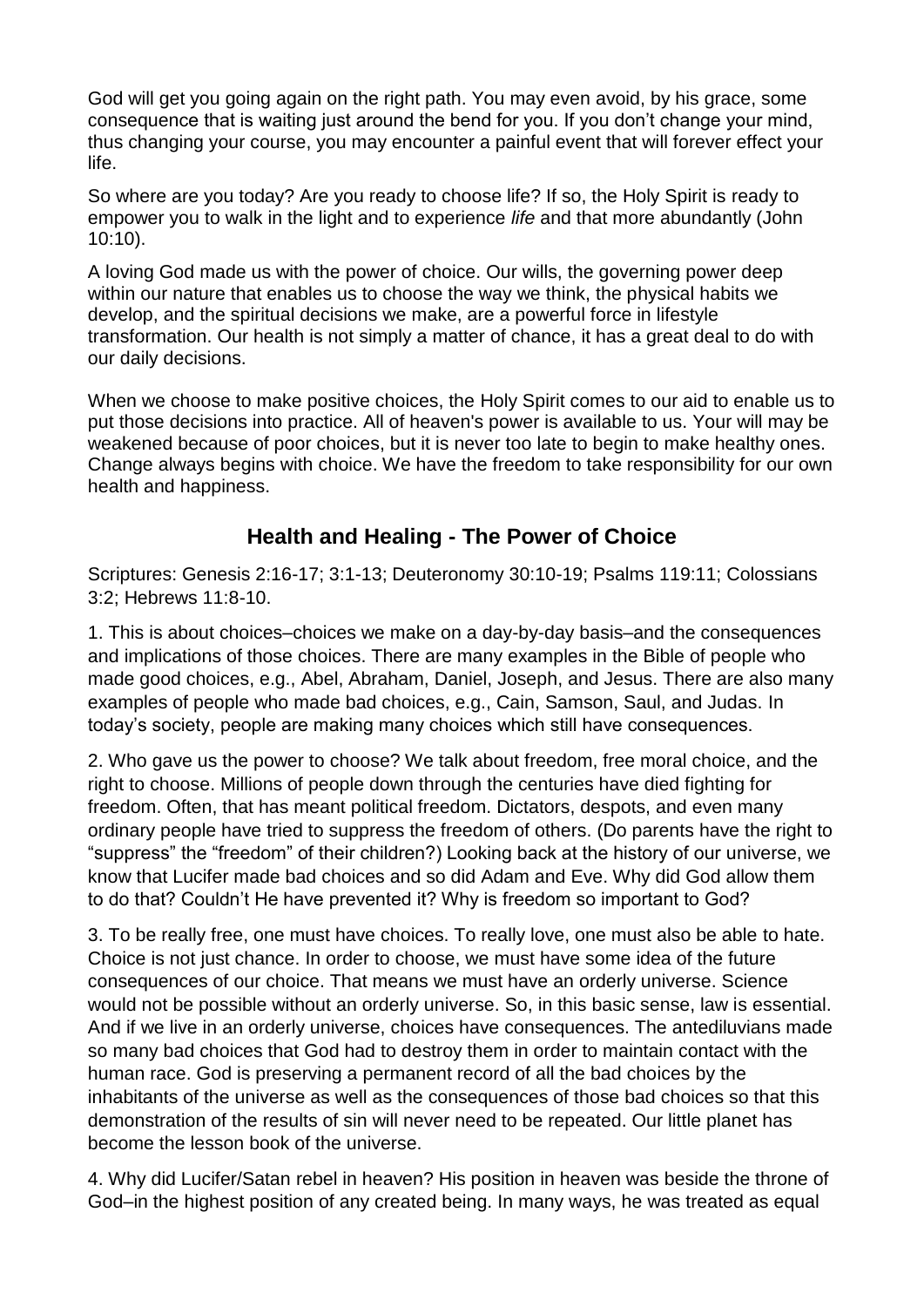with God the Son. Shouldn't he have been extremely happy in that position? (See Ellen White, Patriarchs and Prophets, "Why Was Sin Permitted?" pp. 33-43) Satan became jealous. He moved away from the throne of God. He suggested doubts to other angels. When the other angels began to realize where he was headed and they wanted to go back to God's side, Satan told them they that they had already gone too far to go back. Eventually, Satan caused war in heaven. What could possibly have caused war in heaven? The war on this earth is really over who is telling us the truth. How is "war" conducted in heaven? In Paradise Lost, Milton suggested that they threw mountain chains at each other! Dr. Richard Nies suggested that when the conflict arose, God the Father, the recognized head of heaven, stepped back out of the spotlight and allowed each one of the angels to make up his own mind if he would follow Satan or Christ. When each had made up his own mind, God the Father reappeared, and those who were opposed to God fled from His presence. This is the best explanation that I have ever heard. Ellen White tells us that God called all of the angels together and explained what the consequences of rebellion would be. Lucifer/Satan almost gave in and repented, but his pride would not allow it.

5. Read Genesis 2:16,17. Was God threatening Adam and Eve? Or was He warning them? God refused to take away Satan's freedom to approach our first parents. But, He tried to protect them by limiting Satan to that one tree. And we know what happened. (Genesis 3:1-6) Thus, we see that because God is love, (1 John 4:8,16) His greatest desire is to have His children love Him back. The only way that is possible is for Him to allow real freedom. God refuses to run a universe full of robots; so He has to allow freedom.

6. Review the story of Adam and Eve. Eve wandered away from Adam. They were told to stay together. But when they discovered that they were separated, neither one of them noticed or chose to do anything about it. Eve approached Satan's tree, either accidentally or intentionally. She heard a strange voice speaking to her. Instead of running, she waited to hear. When she recognized where the voice came from, instead of sounding an alarm, she stayed to listen to that voice from the tree. She chose to believe a talking serpent instead of believing her wonderful heavenly Father. She accepted the fruit that the serpent offered. She took it to Adam and convinced him to eat some also. When tempted, apparently, neither of them suggested that they should first discuss the matter with God or one of the holy angels before eating. After eating the fruit, they had a feeling of excitement. Martin Luther stated that if Satan had tempted Adam first, he would have said, "No!" At which of those steps did Adam/Eve first sin? Was it when they no longer trusted God? How long was it before Adam and Eve fell? How often are we led down a rosy path today? In the area of entertainment? In the area of diet?

7. Read Genesis 3:7-13. Almost immediately after eating of the fruit, Eve and Adam felt a sense of fear and guilt. They had never felt those emotions before. Where did those emotions come from?

8. When we fall into sin, how likely are we to blame someone else? Adam blamed Eve; Eve blamed the serpent. Both, in effect, blamed God! Do we ever blame God?

9. How did Jesus succeed even as a small child and always correctly exercise His free will? How did He prevent Satan and all his evil host from getting the best of Him? Was Jesus somehow protected by God? (1 Corinthians 10:13) Think of all the Bible examples that we have!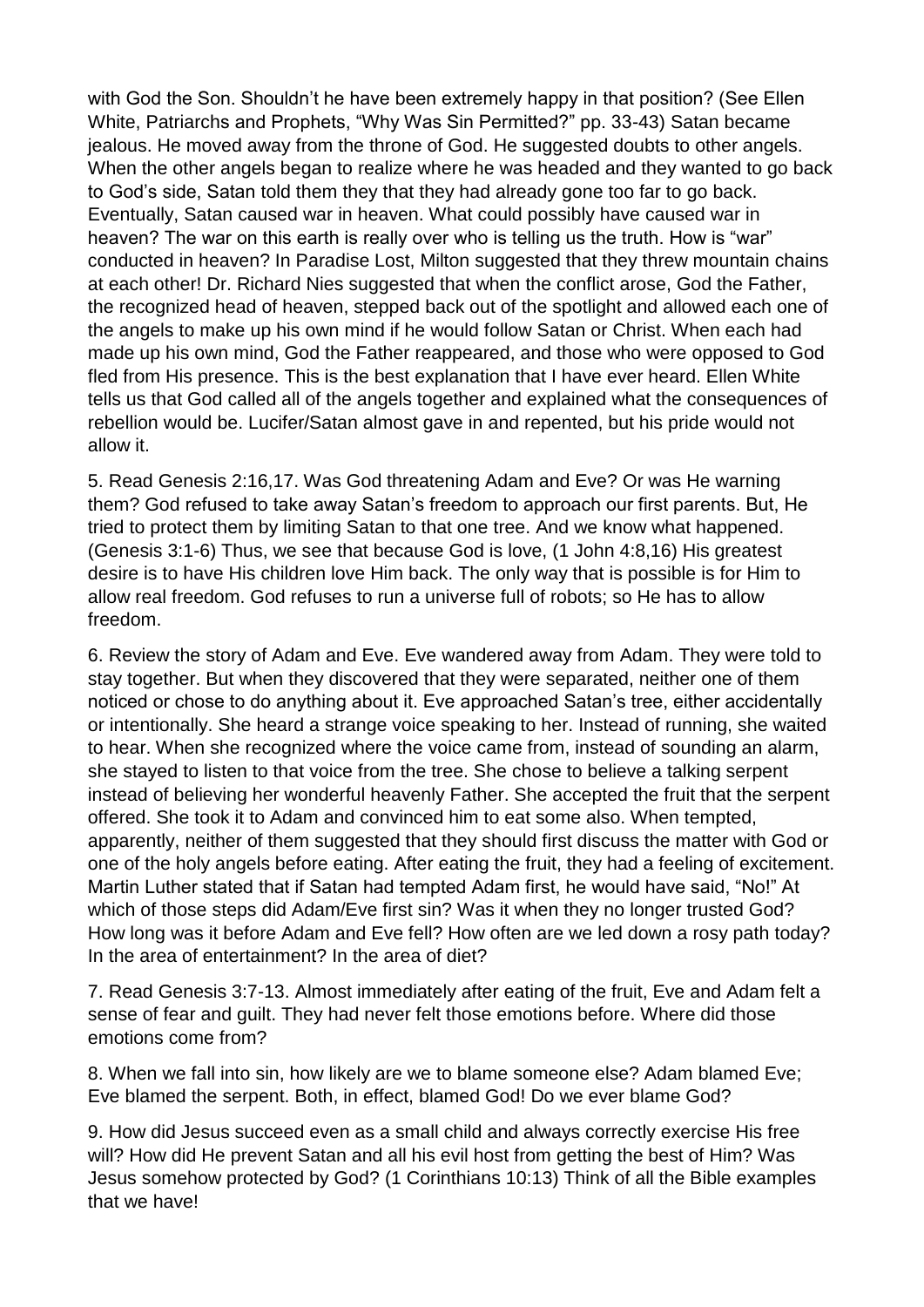10. Read Deuteronomy 30:9-20. God begs us to choose life. How do we do that? Would any of us consciously choose death? Do we choose death unconsciously? What are the factors that lead us into sin?

11. How many conscious choices do we make every day? Most of our choices are automatic. If we had to stop and think carefully about which socks to put on, what clothes to wear, how to put our clothes on, which utensil to use to eat with, etc., we would be exhausted even before we got to work in the morning. Most of our choices every day are done with very little mental effort. Technically, those choices are not free choices. How many truly free choices do we have? Probably relatively few. God "paid an enormous price" to give us the right to freely choose at critical junctions in our life. What caused Joseph to grow up from a spoiled child into a trusted advisor? What choices did he make that affected that process? What choices did Daniel and his three companions make that impacted the rest of their lives? (Daniel 1:8-16) What choices did Abraham and Moses make? (Hebrews 11:8-10;24-28)

12. Abraham made some bad choices: 1) He took a secondary wife in order to get an heir. (Genesis 16). 2) He lied about his wife on two different occasions. (Genesis 12:10-20; 20) But, Abraham also made some very good choices: 1) He went out of his way to entertain visitors. (Genesis 18:1- 15) 2) Late in his life in response to a dream, he took his only son, Isaac, and prepared to sacrifice him. (Genesis 22) Why did God ask him to make such a choice?

13. All of us are sinners. (Romans 3:10,23; 1 Kings 8:46; 2 Chronicles 6:36; Ecclesiastes 7:20; 1 John 1:8-10) But, God has made provision for our sins. He has made it possible– although sometimes difficult–to come back. If we sin and then repent, are there still consequences? Absolutely! If you kill someone, that person is still dead even if you are sorry and repent! But, perhaps more important and much more common are other decisions that affect us only. Every time we sin, we are injuring ourselves–making it easier for us to sin again.

14. Read the second commandment. (Exodus 20:4-6) Why did God tell us there and elsewhere that the consequences of our sins extend to the third and fourth generation? Are there ways in which our sins impact our children and even our grandchildren? By eating of the fruit of that tree, Adam and Eve doomed the rest of the human race to live outside of the garden. None of us have had the choice of going back. (Romans 5:12) While our actual DNA may not change, which genes will be expressed may change rather dramatically in response to what we do or what we are exposed to.

15. Consider some examples of choices that might affect our children and grandchildren. Dietary choices are very often handed off to children because they learn to eat what we eat. Are we setting good examples? Are our food choices the best ones? Are we setting healthy examples for our children?

16. And what about things we drink? Research has demonstrated that approximately 7% of people who take their first drink of alcohol will end up as problem drinkers or even alcoholics. Do we set examples which clearly show our children the truth in this matter? There has been considerable advertising supported largely by money from the alcohol and liquor business to suggest that one drink a day might be healthy for the heart. Those studies are clearly flawed. Careful studies have demonstrated that drinking plain water is much healthier! That has been demonstrated by research which, of course, has not been